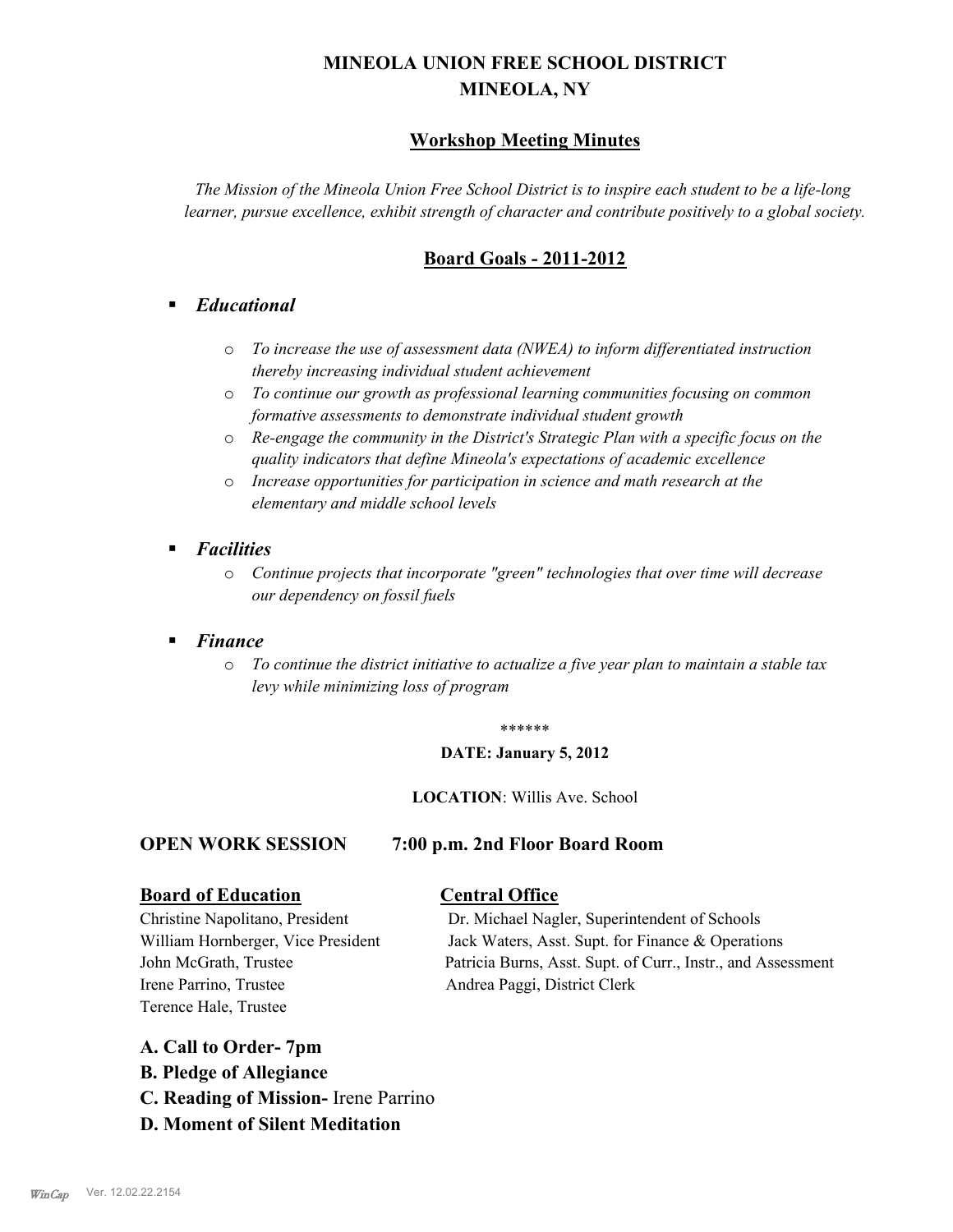#### **E. Dais & Visitor Introductions**

Also in Attendance- Dr. Fleischmann, principal of Willis Avenue; Spanish teachers- Ms. Klein and Mrs. Coppi; Mrs. Levi's Kindergarten class.

### **F. High School Student Organization Report**

There was no high school report this evening.

Ms. Napolitano invited the Superintendent to introduce tonight's special presentation. Dr. Nagler stated that he wanted to give the Board an update on the Spanish program. He felt the best way for this to be done was to invite the teachers and a class to demonstrate what is actually taking place. Dr. Nagler introduced Ms. Klein and Mrs. Coppi. He stated that they were given the task of developing this program to be implemented in kindergarten and first grade. Ms. Klein stated that in the kindergarten the children have Spanish two times per week for forty minute sessions. Ms. Klein explained that the children are being taught basic vocabulary and how to follow directions. Ms. Klein introduced Mrs. Coppi and the students from Mrs. Levi's class. Mrs. Coppi demonstrated how a typical class is conducted; she worked on vocabulary including colors, animals, numbers and shapes. The class also answered questions in Spanish as well as sang songs.

After the demostration was complete, Ms. Napolitano asked if there is any reinforcement at home. Mrs. Coppi stated that she sends home little books that the children make in class and Ms. Klein stated that there is information on the website. Mr. McGrath asked how long the children have being doing this and he was told since September. Ms. Napolitano gave the public an opportunity to comment. One parent stated that her child does come home and use the vocabulary, but she was very impressed to see how well the children follow directions given to them in Spanish. Another parent commented on how impressed she is that the children are not self-conscious at all when communicating.

The Superintendent congratulated Ms. Klein and Mrs. Coppi on the program that they have put together. Ms. Napolitano thanked the parents for bringing their children for tonight's presentation.

#### **G. Old Business**

Ms. Napolitano polled the Board members to ask if there was any old business. Mr. Hale, Ms. Parrino, and Mr. McGrath had no old business. Mr. Hornberger asked the Superintendent for an update on the RFP's for Willis Avenue. The Superintendent stated that an extension was given to three interested parties until January 13th due to the holidays. Hopefully, there will be some preliminary information for the next meeting. Mr. Hornberger asked if the state had issued the regents schedule yet for next year. The Superintendent stated that that information has not yet been given, but the calendar could be voted on at the next meeting and amended as necessary. Mr. Hornberger asked if the Superintendent had received an update from Senator Martins on the reimbursement of \$150,000. The Superintendent stated that the district had submitted all of the necessary documentation and were still awaiting the funds. Mr. Hornberger asked for an update on the Middle School clubs. The Superintendent stated that an advertisement went out district wide and the deadline for interested parties is this Friday. After that if no interest, then they will go out to parents. Mr. Hornberger asked for an update on the teachers' usage of the website; how many have operational pages and have parents voiced any concerns. The Superintendent stated that parents should let building administrators know if there are any problems. Dr. Nagler stated that over the break he checked the website and for the most part the pages were current and there were not many glaring problems. The Superintendent stated that he contacted one teacher over the break to update the page.

#### **H. New Business**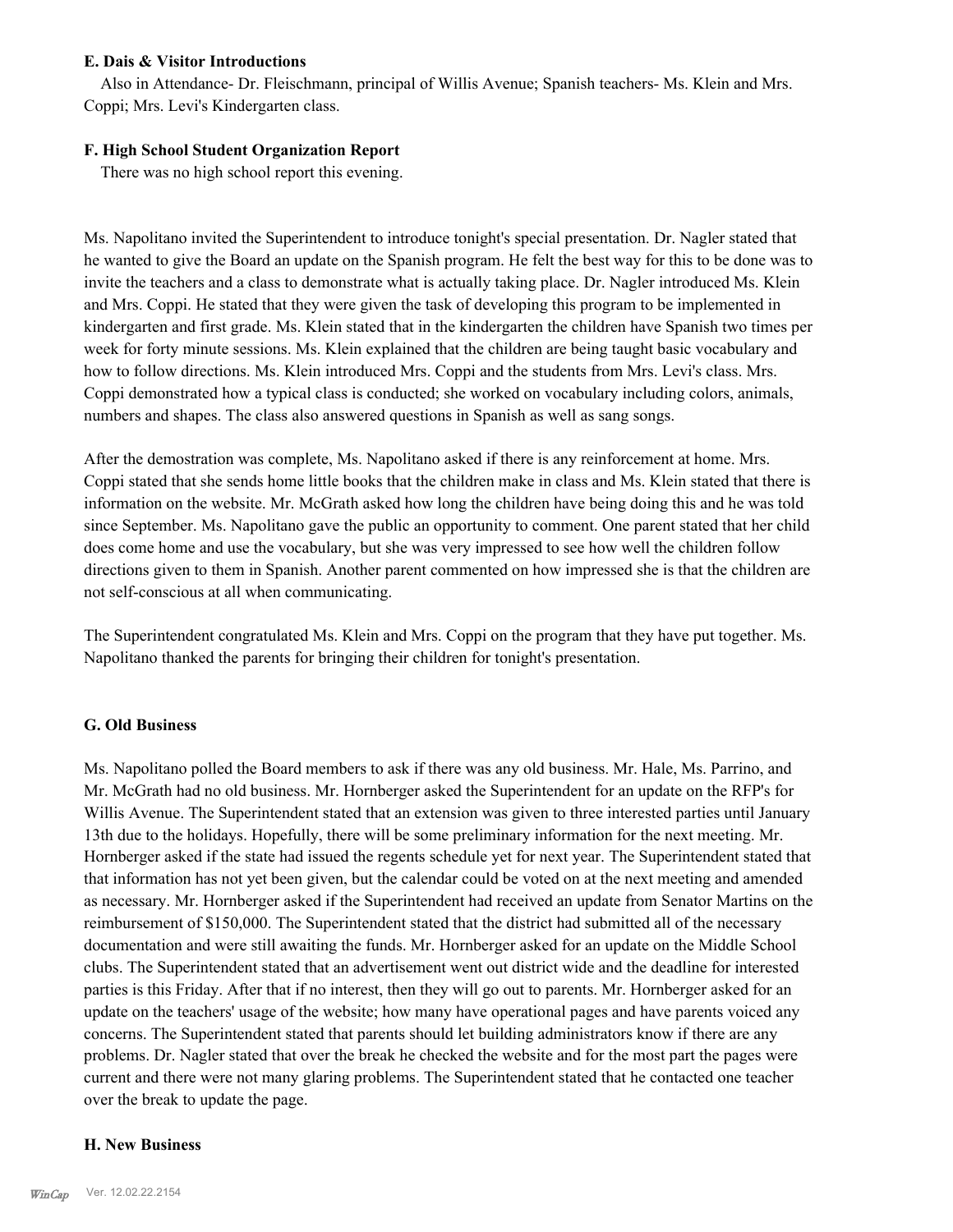There was no new business.

#### **I. Consensus Agenda**

**RESOLUTION #49a -BE IT RESOLVED** that the Board of Education approves the consensus agenda items I.1.a. through I.3.a., as presented.

| <b>Motion:</b> | Terence Hale         |     |      |
|----------------|----------------------|-----|------|
| Second:        | John McGrath         |     |      |
| Yes:           | Terence Hale         | No: | None |
|                | Irene Parrino        |     |      |
|                | John McGrath         |     |      |
|                | William Hornberger   |     |      |
|                | Christine Napolitano |     |      |
|                |                      |     |      |
|                |                      |     |      |

# 1. **Instruction**

a.

# Appointment(S) Sub Teacher per diem

The Board of Education approves the addition of the following candidates to the Per Diem Substitute Teacher List at a daily rate of pay, \$90.00:

1. Joan M. Carlucci Nursery/K/Grades 1-6

**Passed:** Yes

EMPLOYEE NAME EMPLOYEE CERTIFICATION

#### 2. **Civil Service**

- a. Leave(s) of Absence
- That the Board of Education approve a paid Medical Leave of Absence for Janette Stoner, Teacher Aide at the High School, effective January 11, 2012 through March 12, 2012, due to surgery. 1.

### 3. **Business/Finance: Contract Approvals**

## Budget Appropriation Adjustment

a. That the Board of Education approves the acceptance of revenue in the amount of \$2040.00 generated from Instrument Rental receipts and makes appropriation adjustments to the following Budget Code: 2110.416.00.2330.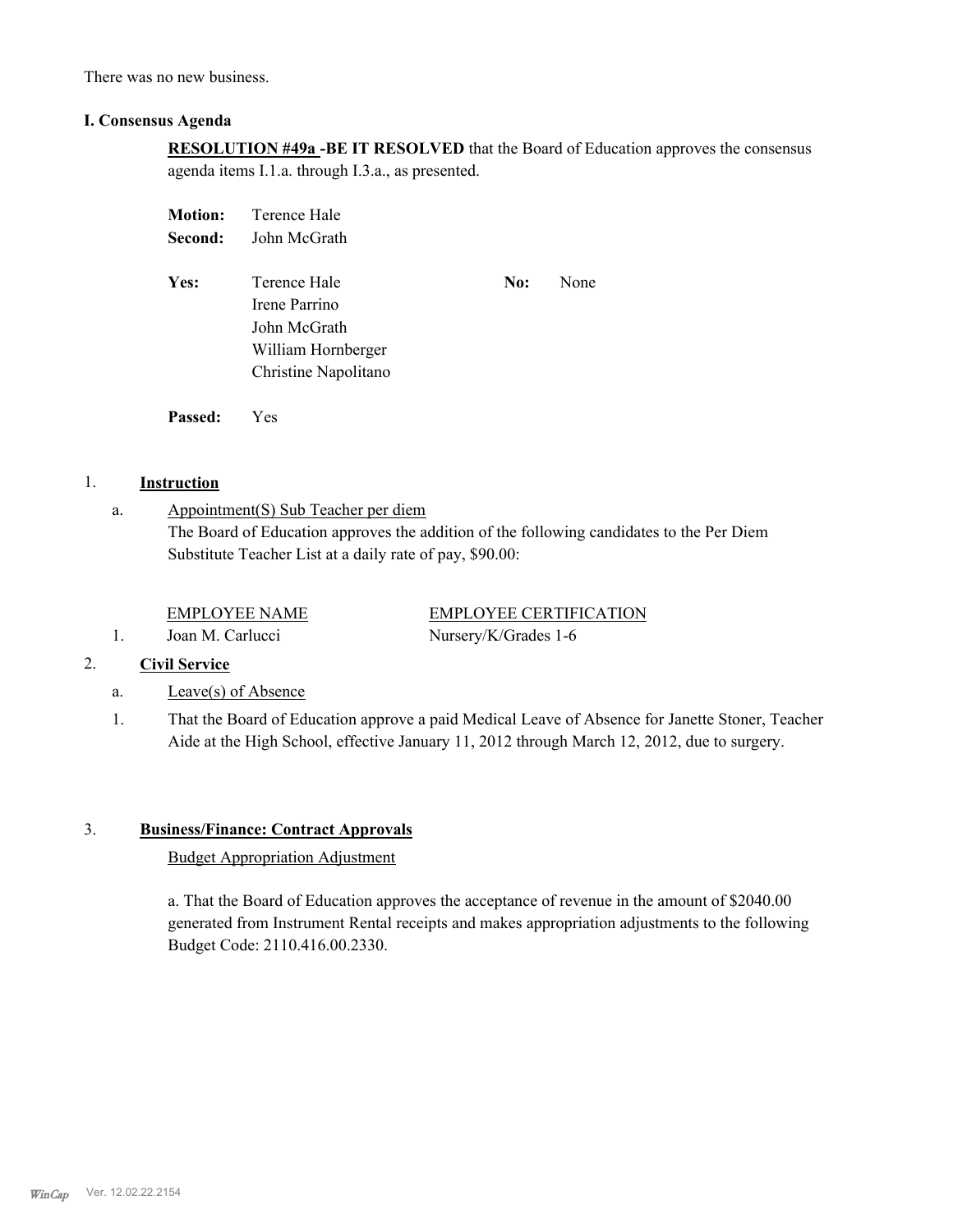#### **J. Superintendent's Report**

The Superintendent presented "Curricula and Scheduling Ideas for 2012- 2013", first draft (the presentation can be found on the website in the Board of Education section). The Superintendent presented the goals for the 2012/13 school year: Maximize instructional time, reduce/eliminate pull outs, increase rigor and exposure to science for all students, strengthen Academically Gifted Program, and continue to bolster technology initiatives. The Superintendent asked why focus on Science? He stated that there is a big push in both national and state agendas for strengthening science. The Superintendent these agendas emphasize STEM-Science Technology Engineering Math and MST- Math Science and Technology. The Superintendent stated that science and math are not given the time that is needed. He stated that according to Commissioner John King, "it is critical for our state's long-term economic success that we have more students prepared to succeed in the STEM subjects".

The Superintendent presented the scheduling ideas for the district. For Pre-K - Grade 2, there will be an hour block for lunch which will incorporate lunch, recess and PE. The Superintendent stated that there will be a five day special rotation( 40 minute period), which will include: Spanish 2times per week, library 1time per week, music 1 time and art 1 time per week. The Superintendent stated that an additional librarian will be hired, so each building will have their own. The librarian will also serve as the media specialist as well. Also, the pilot program "Knowing Science- Kid Knowledge" would be adopted. This is a K- 2 science curriculum that stresses the use of scientific language as children explore content. For Jackson Avenue School, MST- a new "science special" for all students would be created. This would include a science lab experience 1 time per week and we would utilize the reinstated grant money to build a new lab. Specials at Jackson will be on a six day cycle (3x PE, 1x music, 1x art, 1x MST). In Music, the plan would be to expand instrumental instruction for all 3rd graders. Continue the "mass prep" PLC's by grade level with students divided into one of the following: orchestra, band, art and or computers. Also, the lesson rotation will be built into lunch and recess periods (1time per 6 day cycle).

Mr. McGrath asked the Superintendent if instrument study will still be voluntary. The Superintendent stated that the hope is that all children will have an instrument. Mr. McGrath asked why the Superintendent feels that this is important. The Superintendent stated that there are many studies that support the idea that playing instruments increases learning in children. Ms. Parrino asked where library would fall at Jackson. The Superintendent stated that library would take place during the literacy block.

The Superintendent discussed the Middle School schedule. He stated at the middle school they would return to a secondary schedule (10 minute longer day). The day would be divided into an 8 period day with 51 minute periods. There would also be a return of lunch lab duty periods. The Superintendent stated that for the 5th and 6th grades, all classes would have a three period block before lunch and a two period block after lunch. According to the Superintendent, there would be a new method of delivery for the "specials "rotation, which would include PE, music, FCS, art, library and science. There would be an emphasis on science at the middle school. For 5th and 6th grade, each grade will have a science lab experience two times per cycle. In the 7th grade, the plan is to add a lab period attached to science class every other day (similar to the high school). AIS and On-Target would be eliminated. The Superintendent stated that he would like to try to put speech during lunch, in order to eliminate pull-outs. Ms. Napolitano asked about the PE schedule. The Superintendent stated that PE would take place 3 times per cycle( 51 minutes each) which meets the current mandate.

The Superintendent discussed the Academically Gifted Program. He stated that we need to look at what is the purpose of this program, is it an acceleration or an enrichment program. The Superintendent stated that no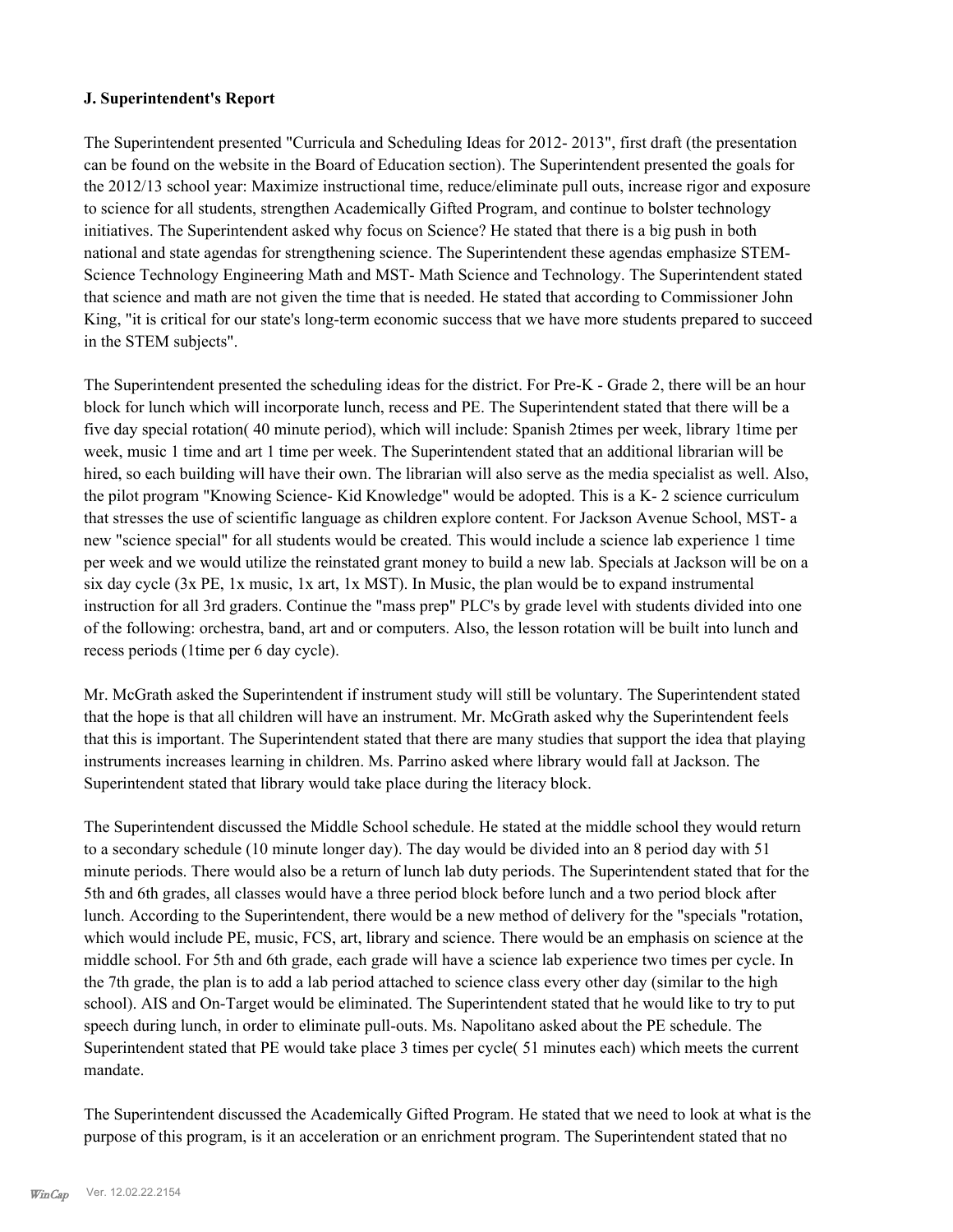school district has a lot of truly AG students. He stated that our current program is really an enrichment program. The Superintendent asked how do you define a gifted child. We use the COGAT score of greater than 130. He stated based on this criteria, we have 24 gifted children. The Superintendent stated that we need to look at why we have an AGP program and how we are running it. We then need to decide is this what we want the program to be.

The Superintendent presented a proposal for a new AGP to be in line with the new configuration. The Superintendent stated that the first step would be to modify the AGP program. We need to establish a new entrance criteria based on the COGAT composite scores. The Superintendent stated that at the Middle School, there would be big changes. The plan would involve accelerating students in science and math. In addition to the current AGP program, the plan would be to create a multigrade class (5,6,and 7) of the top 8 students per grade based on the COGAT scores. The students would have the same teacher for three years. This would be a voluntary program and parents and students must commit for all three years. The Superintendent presented a possible middle school AGP schedule. The Superintendent continued his proposal by presenting the plan for Jackson Avenue. Dr. Nagler stated that the future 4th grade (22 students) would experience a 1/2 day program 1 day per cycle in science lab. The new 3rd grade (to be identified in January) would also have 1/2 day experience in science lab.

The Board asked the Superintendent questions about these proposals. Mr. McGrath asked if students of different grades are merged in the program, will there be a disconnect between the age group? The Superintendent the teacher for this class will have to be very gifted. They must be assessing constantly to test what the children know and what is missing. Mr. McGrath stated that he is curious what teacher can do this. The Superintendent stated that this proposed class is similar to a Montessori model where the teacher designs the work plan and the children do individual work. The teacher must then monitor progress. Mr. McGrath asked how the teacher would monitor for gaps in learning. The Superintendent stated through formal testing, NWEA and Everyday Math year end assessment. Mr. Hale asked for clarification if it is the 5th graders who will be asked to make a three year commitment. The Superintendent stated that would be the plan. Mr. Hale stated that he is very excited about the proposed science program. The Superintendent stated that these proposals will be very messy when they are first rolled out. Ms. Napolitano asked that when a child is tested for AGP with the COGATS in 3rd and 6th grade, would it be possible to test a second time if the child has an off day. The Superintendent stated that in the COGAT testing there is not a lot of wiggle room. Mr. Hornberger asked the Superintendent about the proposed hiring of a librarian. The Superintendent stated that the plan is deliver a budget below the 2% levy cap and maintain all current programs. The board will need to decide if they want to enrich and add a FTE if within the 2%. Mr. Hornberger asked about the type of labs that the younger grades will be exposed to. The Superintendent stated that many will be technology driven, including 3D programs. Some might involve reading in a book followed by a tech piece, which could be done in a technology room. Ms. Napolitano asked if this is similar to other districts. The Superintendent stated that it is done in Syosset and Jericho, but not done in a lot of other districts. Mr. McGrath stated that he would like to know if this proposed program would continue if the budget cannot be kept under the 2% gap. The Superintendent stated that he needs to finalize the schedules and he is looking for feedback from teachers and parents. Mr. Hornberger asked if the bells will be used at the middle school with the proposed eight periods. The Superintendent stated that that decision would be up to the building administrator. Mr. Hornberger stated that he is glad to see art is back in the schedule for all grades. He stated that many parents were upset when art was dropped. Mr. Hornberger stated that he is interested to see how the AGP program will work with three grades together. The Superintendent stated that we need to stop think about "grades", so that we do not stigmatize the children. Ms. Napolitano stated that she is very excited about these ideas and feels that the focus is finally about education. She stated that she understands that there will be kinks that need to be worked out. Ms. Napolitano stated that she wants to be sure that this information gets out to parents. The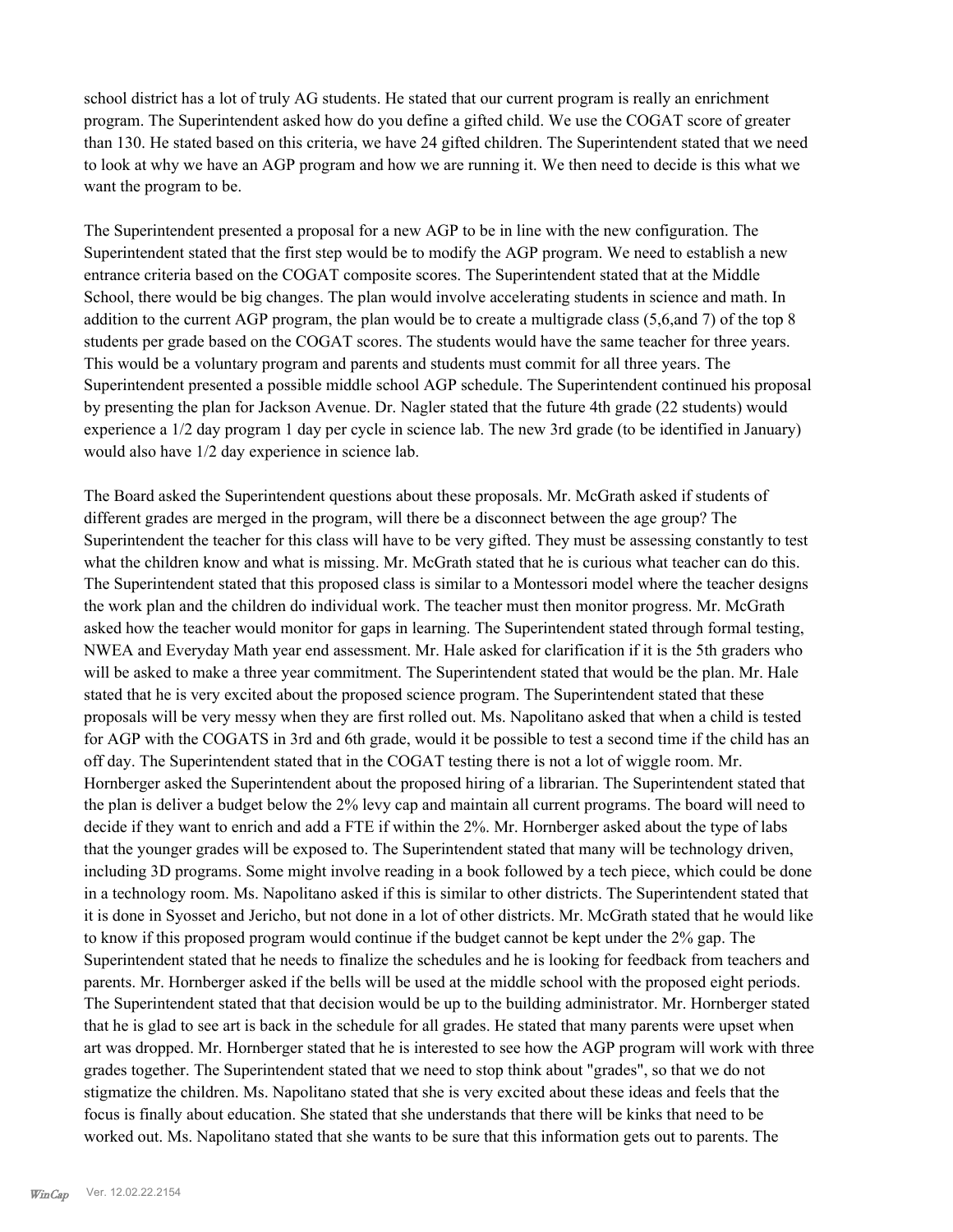Superintendent stated that feels that children will meet any challenge given to them and he also believes that science labs will be mandatory in a few years. He wants to try to keep Mineola ahead of the curve.

The Superintendent stated that he just had a few issues left to mention. Dr. Nagler stated that the Groundbreaking at Hampton took place. In the next week, they will dig, form and pour concrete. This will be monitored by the architect and contractor. The Softball field at the high school is currently at a stand still because there are materials on order. The high school art room plans are finalized and the p.o.'s have been submitted. The Superintendent stated that the strategic planning committee has updated a survey to be sent out. The Superintendent stated that he had an update on the Salvatore case against the Board and the District won in the Appellate court. At the next meeting, the Superintendent stated that there will be a presentation of the concept drawings for Meadow Drive. The Superintendent stated that he was in need of an executive session.

#### **K. Executive Session Time: 8:35 p.m.**

At 8:35pm, a motion was made for the Board of Education to go into executive session to discuss the medical, financial, credit or employment history of a particular person or corporation, or matters leading to the appointment, employment, promotion, demotion, discipline, suspension, dismissal or removal of a particular person or corporation.

|         | <b>Motion:</b> John McGrath |     |      |
|---------|-----------------------------|-----|------|
| Second: | Terence Hale                |     |      |
| Yes:    | Terence Hale                | No: | None |
|         | Irene Parrino               |     |      |
|         | John McGrath                |     |      |
|         | William Hornberger          |     |      |
|         | Christine Napolitano        |     |      |
|         |                             |     |      |
|         |                             |     |      |

**Passed:** Yes